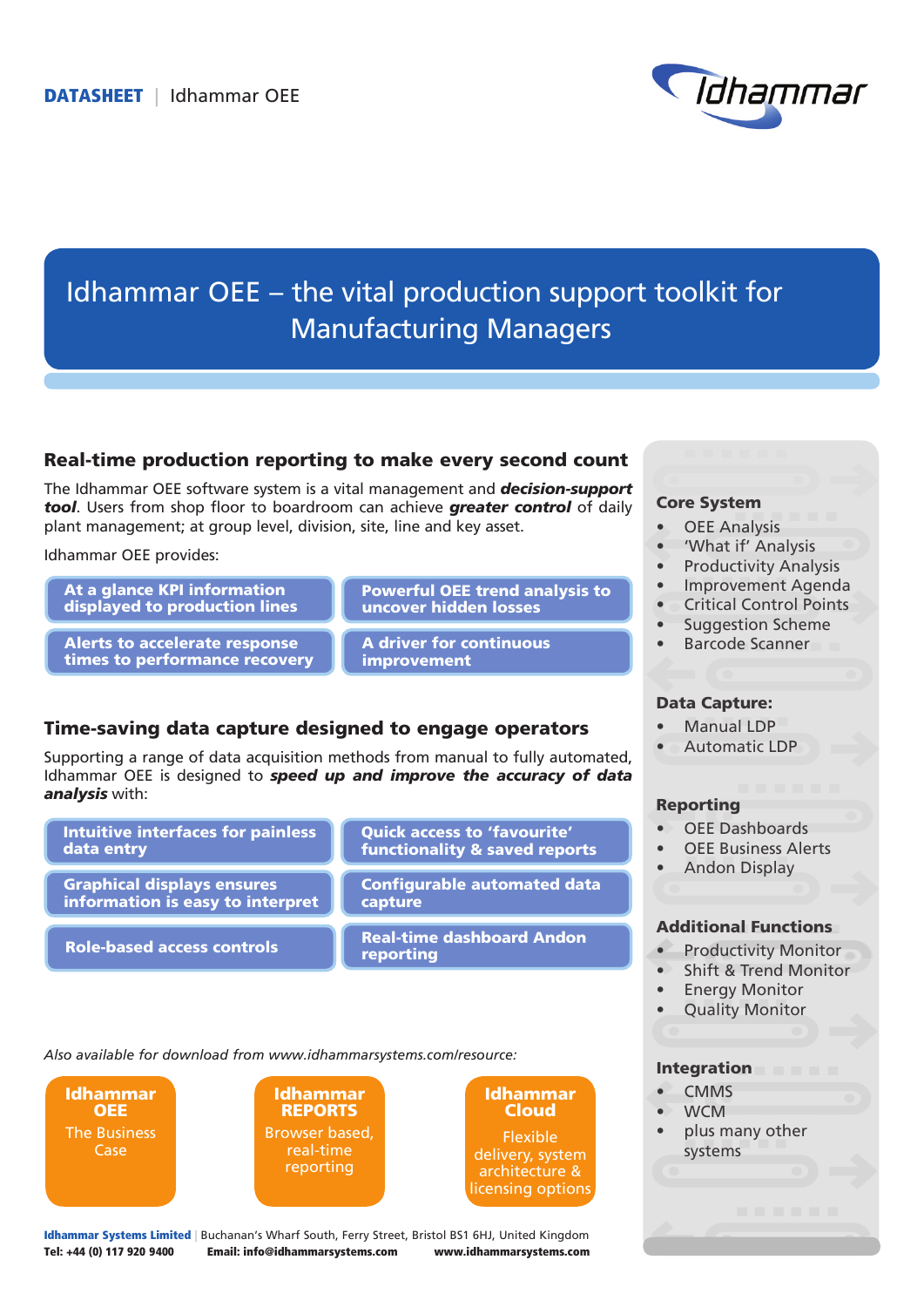# Vital production support toolkit



*Downtime by time & frequency*



$$
\left(\frac{1}{\sqrt{1-\frac{1}{2}}}\right)^{1/2}
$$

## Prove compliance with full audit traceability

Satisfy auditors by *enabling greater visibility and control* of saleable product, rejects needing rework, and waste. Idhammar OEE supports statutory plus quality compliance standards, including *ISO 9000, ISO 9001, ISO 22000, ISO 13485, TS16949, GAMP, BRC Audit and FDA 21 CFR Part 11*. Additionally, userrestricted access (RBAC) is a standard feature. If the system is hosted by Idhammar it will also comply with ISO 27001:2013 security management requirements.

## Reduce energy costs resulting from waste

Idhammar OEE is proven to *facilitate energy savings* by analysing major contributors to waste, including:



## Dedicated implementation, training and support

Idhammar Systems offers a range of services designed to *maximise ROI* through a combination of *consultancy training*, and *ongoing support* that spans from planning, through implementation, to every-day system use.

Our *experienced implementation team* provides assistance and guidance in the configuration of Idhammar OEE to enable all stakeholders to *maximise their understanding* of all significant operational issues and trends in a timely and informative manner.



To find out more about Idhammar's OEE software and complementary products:





**Disclaimer:** Screen designs and system functionality are subject to change without notice.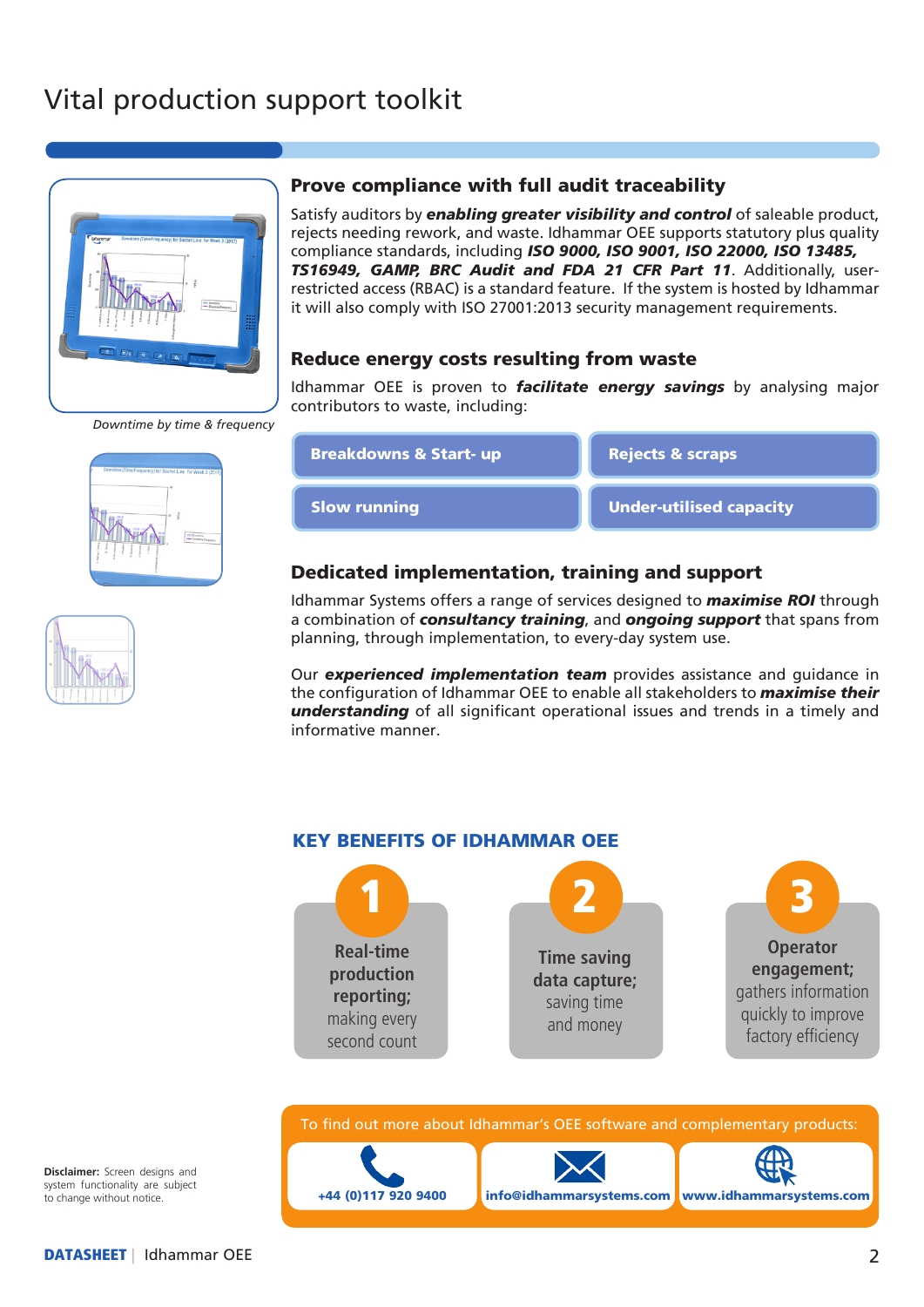# Core Idhammar OEE Functions



*2 Sisters Food Group*

### OEE Analysis with user-defined reports

Idhammar OEE provides more than *fifty standard chart and text reports* at the touch of a button, including:

| Set priorities with start &             | <b>Identify spare part</b>              |
|-----------------------------------------|-----------------------------------------|
| completion dates / times                | requirements & estimate costs           |
| <b>Allocate resources &amp; balance</b> | <b>Describe planned &amp; unplanned</b> |
| workloads                               | work to be done / completed             |

Additional user-defined reports can be configured quickly and easily.

#### Overall Labour Effectiveness - analysis to measure productivity

Idhammar OEE highlights 'Labour Recovery' opportunity by comparing 'actual labour' used within the process, with the established 'target crew size' to calculate an accurate Overall Labour Effectiveness score:

|  | <b>Report on labour costs by asset,</b> |  |
|--|-----------------------------------------|--|
|  | shift, product & work order             |  |

Automatically alert engineers when $\vert$ upper / lower limits are exceeded

Set user-defined production parameters

Set temperature, pressure & fluid chemical concentrate levels

### Critical Control Points monitoring

Idhammar OEE is able to monitor Critical Control Points (CCPs) to inform decision making about asset care and maintenance over time:

| Short term: respond quickly to |  |
|--------------------------------|--|
| <b>CCP</b> maintenence alerts  |  |

Long term: analysis and evaluation of CCP maintenance

### OEE Business Alerts that enable rapid & informed decision-making

Designed to *automate the escalation process* to resolve issues quickly. Idhammar OEE can trigger Business Alerts based on any predefined exception criteria such as:

Waste above a certain level

Down-time for the shift over X minutes

'Short-Order' position Throughput below target

Depending on the requirements to alert private, public or user defined groups, alerts can be communicated via SMS, e-mail and/or Dashboards and Andon Displays. Where required, a 'Call for Help' can be automatically sent to a CMMS, preventing critical issues being missed during equipment down-time.





*Smith & Nephew*